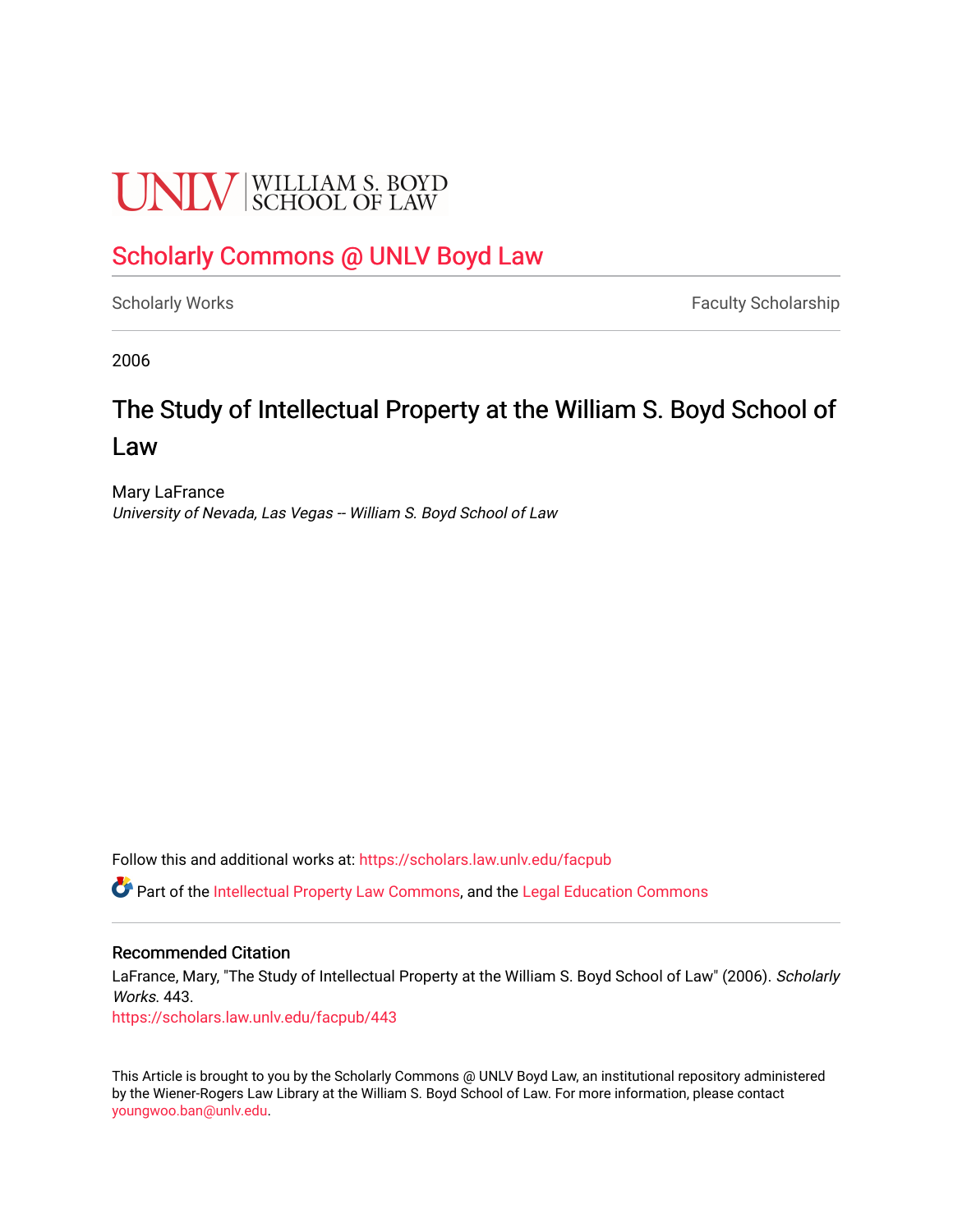### **The Study of Intellectual Property at the William S. Boyd School of Law**

Mary LaFrance ( Professor of the William S. Boyd School of Law )

The William S. Boyd School of Law is part of a relatively young university -- the University of Nevada, Las Vegas -- which achieved university status in 1968. The Boyd Law School itself is the youngest public law school in the United States, having admitted its first entering class in the Fall of 1998. Despite its relative youth, the law school has quickly achieved a strong national reputation and has attracted an outstanding faculty. This enables the school to be very selective in its admissions. Recently, the school received 2,456 applications for the 150 slots available in the Fall 2005 entering class. Each year, the majority of admitted students choose to enter the full-time law program, graduating in 3 years. Some students, however, enter the 4-year part-time program.

#### Making Innovative Use of Resources to Build a Strong Intellectual Property Program

Because our law school has a smaller number of students than most public law schools, we are able to keep our class sizes very small, and our students have many opportunities to work closely with the faculty in small seminars or independent research projects. As a result, I generally get to know my intellectual property students quite well by the time they graduate.

As a smaller school, we cannot always offer as many specialized courses as larger schools. However, in the case of our intellectual property program, we have made innovative use of our resources to offer our students a wide variety of choices, as well as the opportunity to pursue individualized research projects under close faculty supervision. Our intellectual property curriculum has been growing steadily, largely because the number of entering students who express an interest in intellectual property law has increased dramatically since the school was founded, but also because our entire faculty recognizes the importance of a developing a strong intellectual property curriculum.

#### The Introductory Intellectual Property Courses

Students are eligible to take their first intellectual property courses only after they have completed the entire first-year law curriculum, which consists of contracts, property, torts, constitutional law, civil procedure, and legal research and writing. After completing these foundational courses, most students begin their intellectual property studies with one or both of the two basic intellectual property courses, which can be taken in any sequence. Intellectual Property I covers trademarks, unfair competition, trade secrets, and patent law. This course attracts students who are interested in patent law, as well as those interested in general business law. Intellectual Property II is devoted entirely to federal copyright law, a subject which has become increasingly complex in recent years. This course attracts students who are interested in entertainment law, computer law, and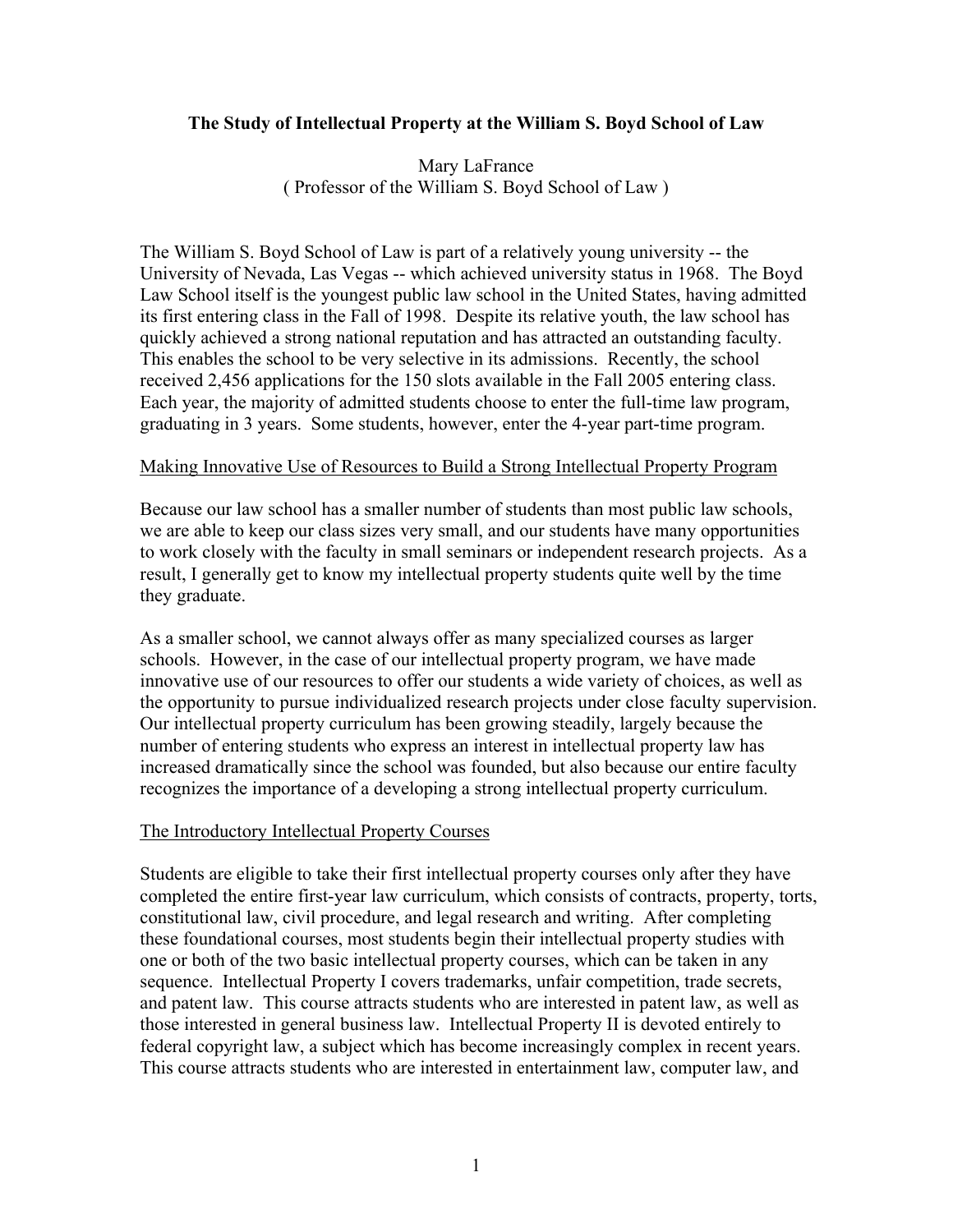general business law. These two classes are considered two of the most demanding elective courses in the law school curriculum.

Because the city of Las Vegas is world-renowned for gaming and other forms of entertainment, many students who take Intellectual Property I or Intellectual Property II are interested in applying their studies to the gaming and entertainment industries. For example, patent law is important to protecting new advances in gaming technology; trademark law and unfair competition law are important to protecting the brand identities of the major gaming, hotel, restaurant, and entertainment businesses; and copyright law is important to protecting gaming-related computer software as well as copyrighted entertainment works. Thus, students who plan careers in the gaming or entertainment industries are strongly encouraged to take both Intellectual Property I and Intellectual Property II.

### The Advanced Intellectual Property Curriculum

Beyond these basic courses, students may choose from an array of specialized offerings. For example, students with an interest in computers and the Internet may enroll in Cyberlaw, a course which covers the intellectual property aspects of software and Internet activities, as well as other legal doctrines pertinent to the Internet. We also offer a course on Privacy, Defamation, and the Right of Publicity, which includes coverage of the intellectual property rights pertaining to the commercial value of a person's identity. These rights have become extremely valuable to celebrities in recent years, and are frequently the subject of litigation in the United States.

Students who have successfully completed Intellectual Property II – the basic copyright class – may elect to enroll in Entertainment Law, which combines advanced copyright law with other legal doctrines (such as labor and employment law, antitrust, insurance law, and contract law) that are essential to the competent representation of actors, singers, dancers, directors, producers, writers, radio stations, television networks, record companies, film distributors, and other parties in such fields as music, dance, live theatre, television and film production, as well as interactive entertainment such as computer games.

This year, we offered two new Intellectual Property courses for the first time. As the creator and teacher of both of these classes, this has been a very busy year for me, but also a very exciting one. One of these new courses is the Advanced Intellectual Property Seminar. This is a very small class – limited to 15 students – which is available to any student who has completed either Intellectual Property I or Intellectual Property II. Although some students in the Advanced Seminar will have completed both of these courses, others have completed just one of those courses. As a result, some of the students in the Advanced Seminar have studied copyright law, while others have studied patent law, trade secrets, trademarks, and unfair competition. All of them, however, are interested in pursuing advanced topics in their field(s) of interest. The challenge, then, is to structure the course so that each student engages in advanced research on a specialized topic in his or her area of interest, while also sharing the fruits of that research with the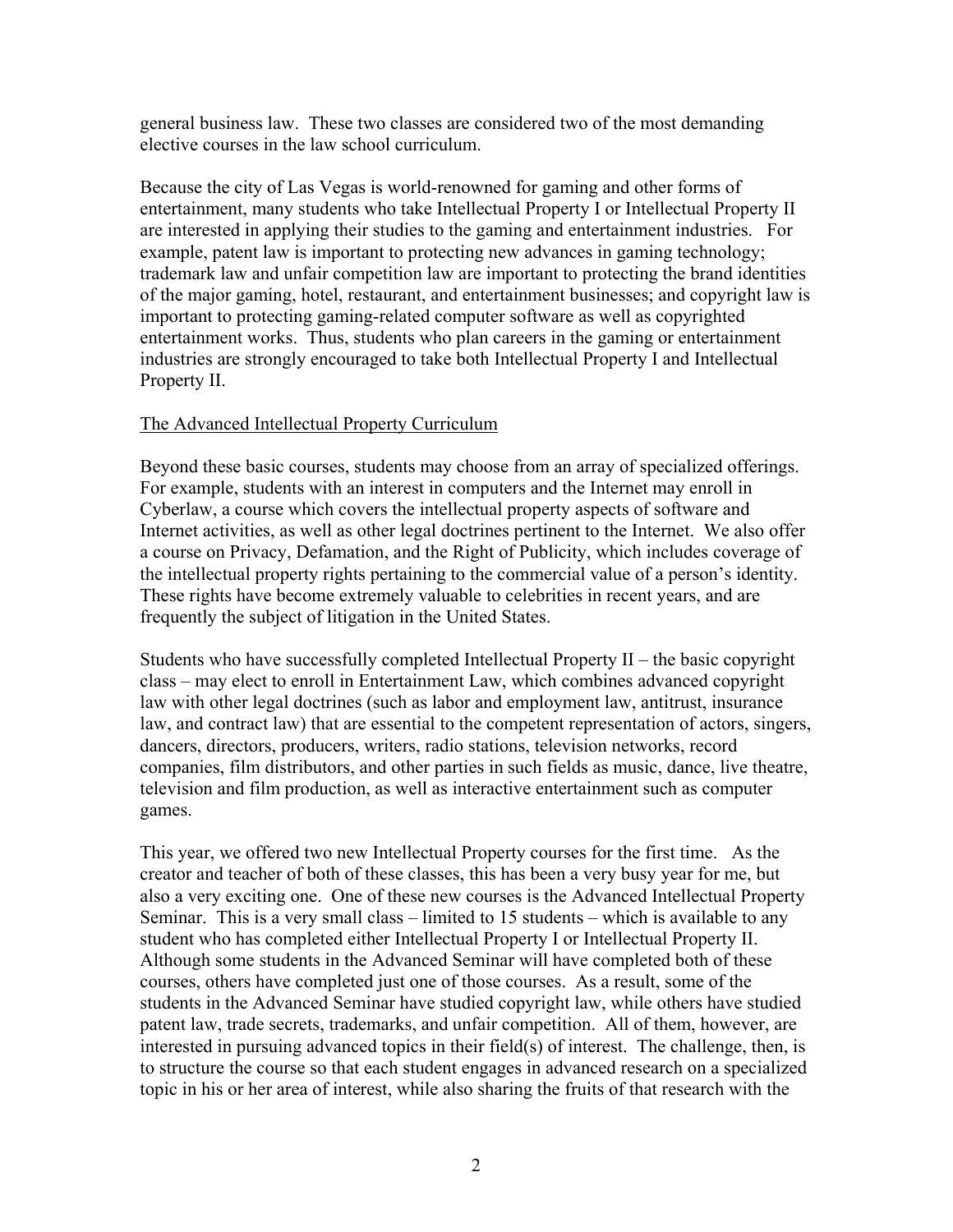other students in the course who may know very little about that subject area. In effect, the students must learn to teach one another. I begin the course by assigning several books by prominent scholars who provide overviews and well-founded criticism of basic intellectual property policy in the United States. During this time, I also work with each student to select a topic for his or her individualized research. Once the students have begun their individual research projects, I select some additional topics for us to study as a group in our class meetings during the first half of the semester. In the second half of the semester, each student is required to make a formal presentation to the entire class on his or her individualized research topic. In this way, all of the students learn more about a variety of advanced intellectual property topics, and each student learns a great deal about the particular topic he or she has chosen to study in depth. When each student makes a presentation, the other students have the opportunity to ask questions and offer suggestions or criticisms. The student who made the presentation can use this guidance in finishing the research project. At the end of the semester, each student must submit a completed research paper. This research paper satisfies an important requirement for graduation from our law school. For many students, it is their first experience in undertaking serious scholarly research.

My other new course is, I believe, the only one of its kind offered in the United States. The title of the course is Intellectual Property Licensing. This, too is a very small class, limited to 12 students. Although a few other law schools teach licensing law by focusing on legal doctrines and legal theory as expounded by published court opinions, I believe that my course is the only one that emphasizes the actual drafting of licensing agreements. Starting with the first week of the semester, students must complete a drafting assignment every week. Each assignment requires the students to draft a specific portion of a licensing agreement. In some weeks the subject matter of the licensing agreement is a copyrighted work, while in other weeks it is a patented invention, a patent application, a trade secret, confidential information, a trademark, or some form of trade dress. We also focus on different parts of a licensing agreement each week – such as the grant clause, the royalty provision, the quality control provision, or the confidentiality clause. Throughout the first part of the semester, each weekly assignment focuses on just one part of the licensing agreement (or occasionally two) – for example, one week the students will draft a grant clause, and another week they will draft a confidentiality provision. In the later part of the semester, however, the students build on their earlier exercises by drafting (and revising) a complete licensing agreement. At each stage of this process, students learn to interpret the language of a licensing agreement, to draft their own licenses, and to critique and revise poorly drafted licenses. The goal is to learn how to draft licensing agreements that are free of ambiguity and which adequately protect the client's interests so that they will not end up in litigation. Although lawyers in the United States spend a lot of time drafting contracts and litigating over poorly drafted contracts, traditionally law schools have spent little or no time teaching students how to draft a proper contract. When a young lawyer is asked to do this in practice for the first time, the experience can be intimidating. Many lawyers – even experienced ones -- simply do not draft contracts very well. One of my goals, therefore, is to make sure that my students have the skills and the confidence to use their intellectual property knowledge to draft licensing agreements of high quality for their future clients.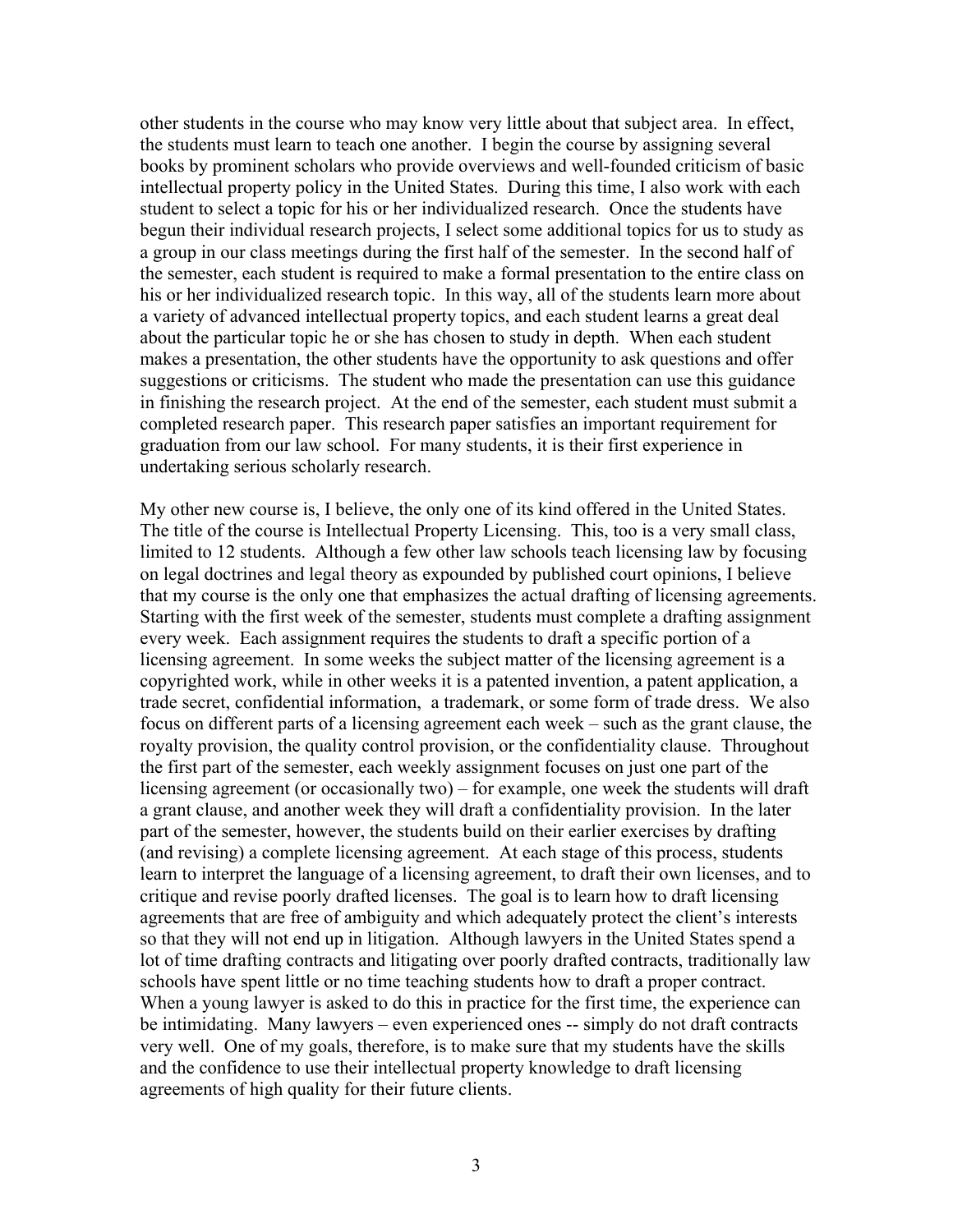## Independent Research and Co-Curricular Activities

If these offerings are not sufficient to satisfy a student, he or she may choose to undertake an additional independent research project under faculty supervision, either through taking a series of individualized tutorials or through completing an individualized research paper. As an example of an individualized tutorial, one student met with me on a weekly basis to study the taxation of intellectual property transactions. Other students choose to write articles on intellectual property topics for publication in academic journals (including our own journal, the Nevada Law Journal), or to participate in national "moot court" competitions on intellectual property topics, which require them to write a brief for a client in a hypothetical intellectual property case, and then argue their client's position in front of a panel of judges.

### Related Course Offerings in Other Areas of Law

In addition to the law school's intellectual property offerings, students interested in any aspect of intellectual property law are encouraged to take courses in related areas. These include First Amendment Law (which includes the right of free expression), Media Law (covering the rights of journalists and broadcasters), Gaming Law, International Business Transactions, and general business law courses.

## Future Course Offerings

In the future, I would like to add a course in International Intellectual Property. I frequently teach this course at summer law programs overseas, in such locations as London, Paris, and Florence, but I have not yet had the chance to teach it at home. As our law school grows, and the demand for advanced intellectual property courses increases, I believe we will have the opportunity to offer this course.

#### Passing the Patent Bar Exam

Due to the small size of our school, in most years we have only a small number of students who are eligible to pursue careers in patent law. However, that number has been steadily increasing with each new entering class. In the United States, for a person to qualify as a registered patent agent, he or she must have completed an undergraduate degree in science or engineering. In addition, he or she must pass the Patent Bar Exam. Some of our law students have already passed the Patent Bar Exam before they begin their law studies. Others take the exam while they are in law school, and still others take it after they graduate. Our students have an extremely high rate of success on the Patent Bar Exam. A number of our alumni who practice patent law now offer their services to our university inventors.

#### Relationships with the State, the University, and the Practicing Bar